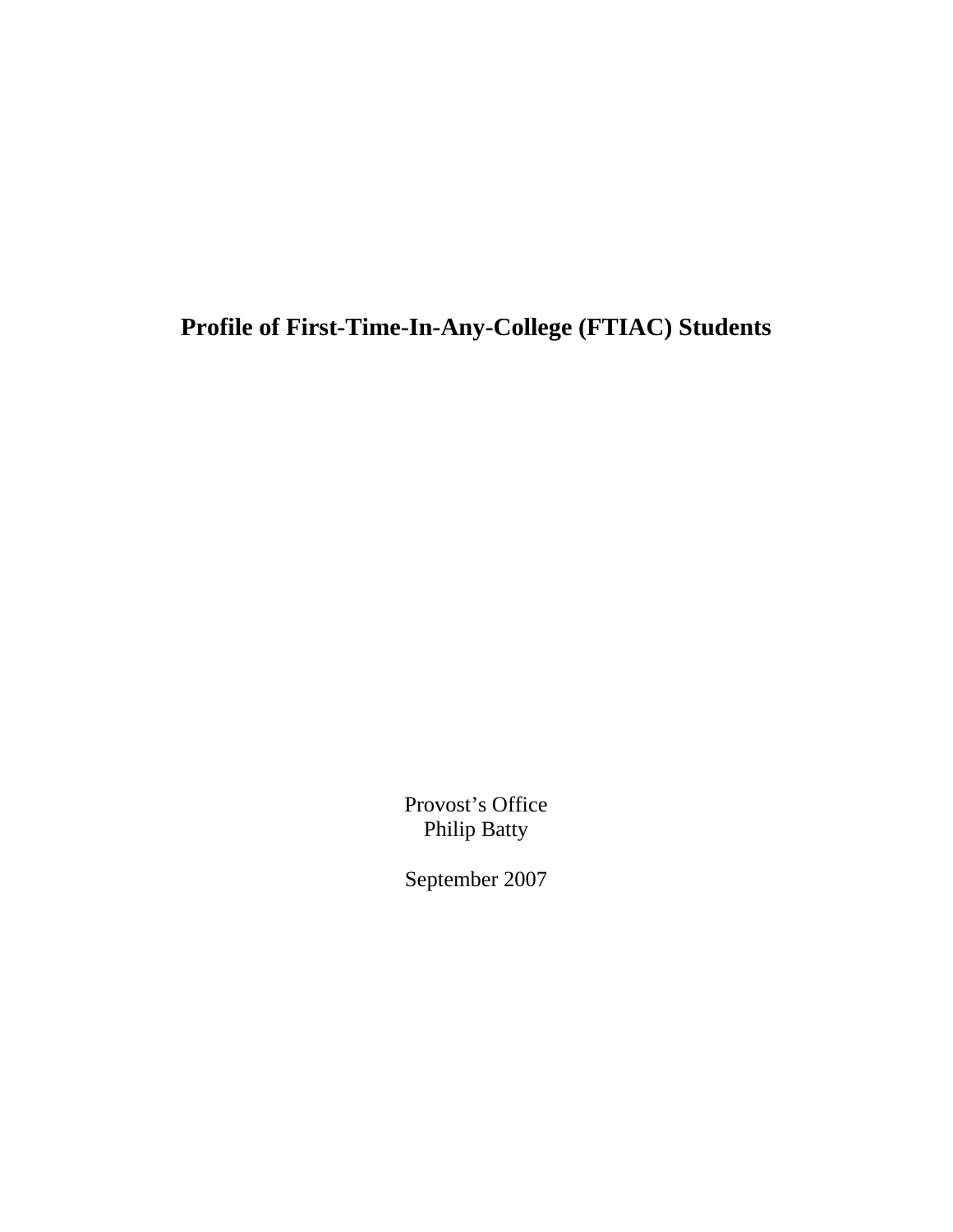A total of 3,528 students entered Grand Valley State University during Fall 2007 as firsttime-in-any-college (FTIAC) students. This report delineates some of the characteristics of this group of students. The tables are divided into the following groups of students.

- 1. Degree-seeking
- 2. Non-degree seeking, dual enrollment at GVSU while in high school
- 3. Non-degree seeking, not dual enrolled

#### *High School Attended*

|                                       | Degree | Dual           | Non-           | Total |
|---------------------------------------|--------|----------------|----------------|-------|
|                                       |        |                | degree         |       |
| HUDSONVILLE HIGH SCHOOL               | 59     | 12             | $\overline{0}$ | 71    |
| WEST OTTAWA HIGH SCHOOL               | 63     | $\mathbf{1}$   | $\overline{0}$ | 64    |
| <b>JENISON HIGH SCHOOL</b>            | 48     | 11             | $\overline{0}$ | 59    |
| ROCKFORD SENIOR HIGH SCHOOL           | 52     | $\overline{0}$ | $\overline{0}$ | 52    |
| <b>GRANDVILLE HIGH SCHOOL</b>         | 50     | $\overline{0}$ | $\overline{0}$ | 50    |
| EAST KENTWOOD HIGH SCHOOL             | 40     | $\mathbf{1}$   | $\overline{0}$ | 41    |
| UNITY CHRISTIAN HIGH SCHOOL           | 40     | $\overline{0}$ | $\overline{0}$ | 40    |
| <b>GRAND HAVEN SENIOR HIGH SCHOOL</b> | 37     | $\mathbf{1}$   | $\overline{0}$ | 38    |
| FOREST HILLS NORTHERN HIGH SCH        | 29     | $\overline{2}$ | $\overline{0}$ | 31    |
| FOREST HILLS CENTRAL HIGH SCHL        | 30     | $\overline{0}$ | $\overline{0}$ | 30    |
| ALLENDALE HIGH SCHOOL                 | 22     | 8              | $\overline{0}$ | 30    |
| HOLLAND HIGH SCHOOL                   | 26     | $\overline{0}$ | $\overline{0}$ | 26    |
| <b>CALEDONIA HIGH SCHOOL</b>          | 25     | $\mathbf{1}$   | $\overline{0}$ | 26    |
| ZEELAND HIGH SCHOOL EAST              | 26     | $\overline{0}$ | $\overline{0}$ | 26    |
| <b>GRAND RAPIDS CHRISTIAN H S</b>     | 26     | $\overline{0}$ | $\theta$       | 26    |
| NORTHVILLE HIGH SCHOOL                | 25     | $\overline{0}$ | $\overline{0}$ | 25    |
| LAKE ORION COMM HIGH SCHOOL           | 24     | $\overline{0}$ | $\overline{0}$ | 24    |
| <b>SPRING LAKE HIGH SCHOOL</b>        | 20     | $\overline{4}$ | $\overline{0}$ | 24    |
| ADLAI E STEVENSON HS/LIVONIA          | 23     | $\overline{0}$ | $\overline{0}$ | 23    |
| <b>NOVI HIGH SCHOOL</b>               | 23     | $\overline{0}$ | $\overline{0}$ | 23    |
| CALVIN CHRISTIAN HIGH SCHOOL          | 22     | $\overline{0}$ | $\overline{0}$ | 22    |
| CATHOLIC CENTRAL HIGH SCHOOL          | 22     | $\overline{0}$ | $\overline{0}$ | 22    |
| MILFORD HIGH SCHOOL                   | 22     | $\overline{0}$ | $\overline{0}$ | 22    |
| TRAVERSE CITY WEST HIGH SCHOOL        | 21     | $\overline{0}$ | $\overline{0}$ | 21    |
| <b>SOUTH CHRISTIAN HIGH SCHOOL</b>    | 21     | $\overline{0}$ | $\overline{0}$ | 21    |
| <b>COOPERSVILLE HIGH SCHOOL</b>       | 13     | $\overline{7}$ | $\overline{0}$ | 20    |
| <b>CLARKSTON SENIOR HIGH SCHOOL</b>   | 20     | $\overline{0}$ | $\overline{0}$ | 20    |
| ZEELAND WEST HIGH SCHOOL              | 20     | $\overline{0}$ | $\overline{0}$ | 20    |
| HARTLAND HIGH SCHOOL                  | 19     | $\overline{0}$ | $\overline{0}$ | 19    |
| WYOMING PARK HIGH SCHOOL              | 18     | $\overline{0}$ | $\overline{0}$ | 18    |
| <b>ADLAI E STEVENSO HIGH SCHOOL</b>   | 18     | $\overline{0}$ | $\overline{0}$ | 18    |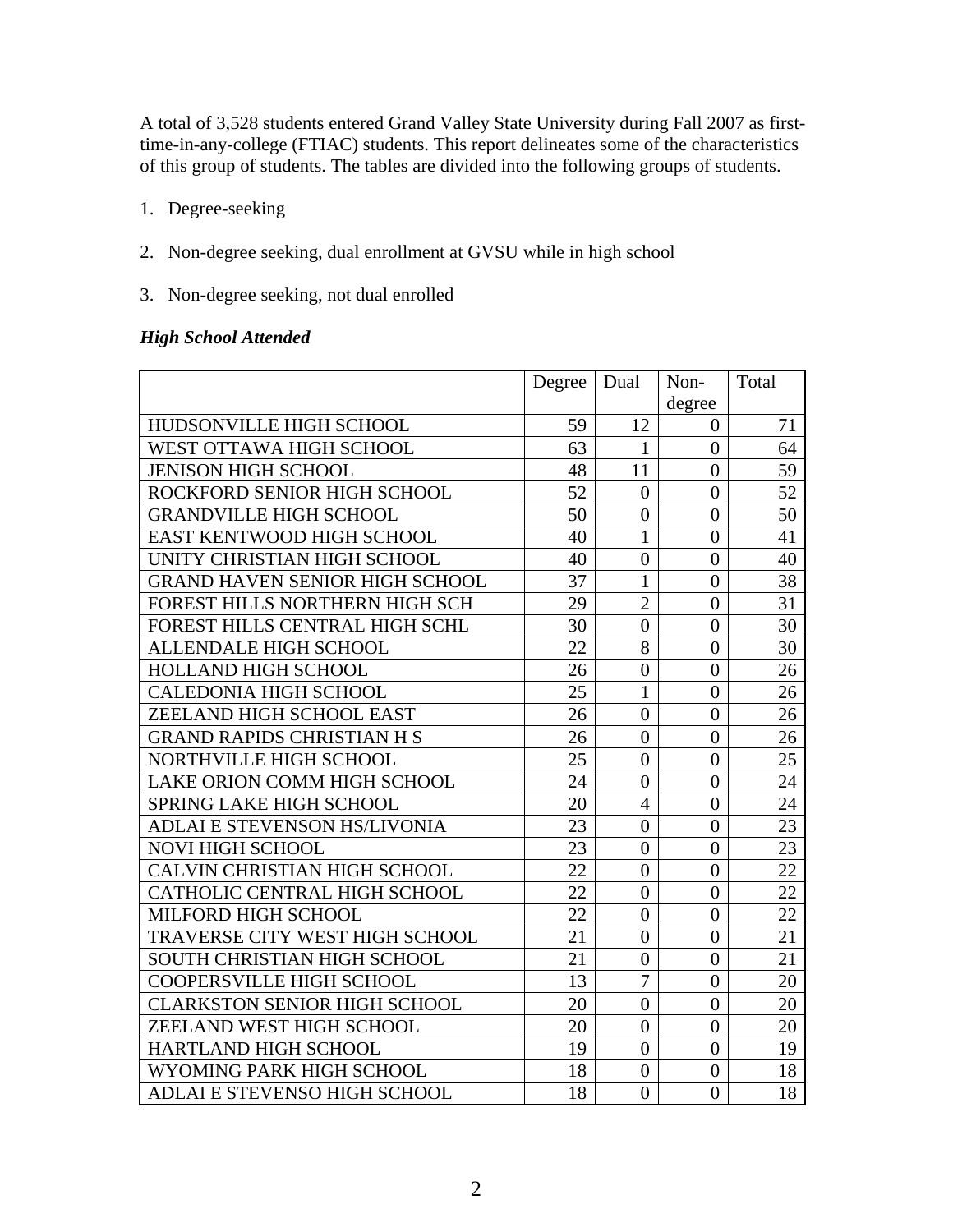| HOLLAND CHRISTIAN HIGH SCHOOL    | 18 | $\theta$ | $\overline{0}$ | 18 |
|----------------------------------|----|----------|----------------|----|
| <b>ROGERS HIGH SCHOOL</b>        | 18 | $\theta$ | $\theta$       | 18 |
| KENOWA HILLS HIGH SCHOOL         | 17 | 1        | $\theta$       | 18 |
| BYRON CENTER SR HIGH SCHOOL      | 17 | $\theta$ | $\theta$       | 17 |
| <b>COMSTOCK PARK HIGH SCHOOL</b> | 16 | 1        | $\theta$       | 17 |
| <b>LAKEVIEW HIGH SCHOOL</b>      | 17 | $\theta$ | $\overline{0}$ | 17 |
| VICKSBURG COMMUNITY HIGH SCH     | 16 | $\theta$ | $\overline{0}$ | 16 |
| PORTAGE CENTRAL HIGH SCHOOL      | 16 | $\theta$ | $\overline{0}$ | 16 |
| <b>DEWITT HIGH SCHOOL</b>        | 16 | $\theta$ | $\theta$       | 16 |
| <b>SEAHOLM HIGH SCHOOL</b>       | 16 | $\theta$ | $\theta$       | 16 |
| <b>MATTAWAN HIGH SCHOOL</b>      | 16 | $\theta$ | $\theta$       | 16 |
| NOTRE DAME PREPARATORY HS        | 15 | $\theta$ | $\theta$       | 15 |
| PLAINWELL HIGH SCHOOL            | 15 | $\theta$ | $\overline{0}$ | 15 |
| HERBERT HENRY DOW HIGH SCHOOL    | 15 | $\theta$ | $\theta$       | 15 |
| WINSTON CHURCHILL HIGH SCHOOL    | 15 | $\Omega$ | $\theta$       | 15 |
| <b>MIDLAND HIGH SCHOOL</b>       | 15 | $\theta$ | $\theta$       | 15 |
| ALLEGAN SENIOR HIGH SCHOOL       | 15 | $\theta$ | $\overline{0}$ | 15 |
| <b>SALINE AREA SCHOOLS</b>       | 15 | $\theta$ | $\theta$       | 15 |
| <b>LAKE MICHIGAN COLLEGE</b>     | 15 | $\theta$ | $\theta$       | 15 |
| ROMEO HIGH SCHOOL                | 15 | $\theta$ | $\theta$       | 15 |
| <b>HAMILTON HIGH SCHOOL</b>      | 15 | $\Omega$ | $\Omega$       | 15 |

#### *Sex*

|               | Degree | Dual | Non-degree | Total |
|---------------|--------|------|------------|-------|
| <b>FEMALE</b> | 2206   | 38   |            | 2248  |
| <b>MALE</b>   | 1251   | 28   |            | 1280  |
| All           | 3457   | 66   | ◡          | 3528  |

## *Ethnic Background*

|                         | Degree | Dual | Non-degree | Total |
|-------------------------|--------|------|------------|-------|
| <b>ASIAN</b>            | 157    |      |            | 160   |
| <b>AFRICAN AMERICAN</b> | 230    |      |            | 231   |
| <b>HISPANIC</b>         | 129    |      |            | 133   |
| <b>AMERICAN INDIAN</b>  | 24     |      |            | 26    |
| <b>WHITE</b>            | 2860   | 56   |            | 2920  |
| <b>NOT REPORTED</b>     | 57     |      |            | 58    |
| All                     | 3457   | 66   |            | 3528  |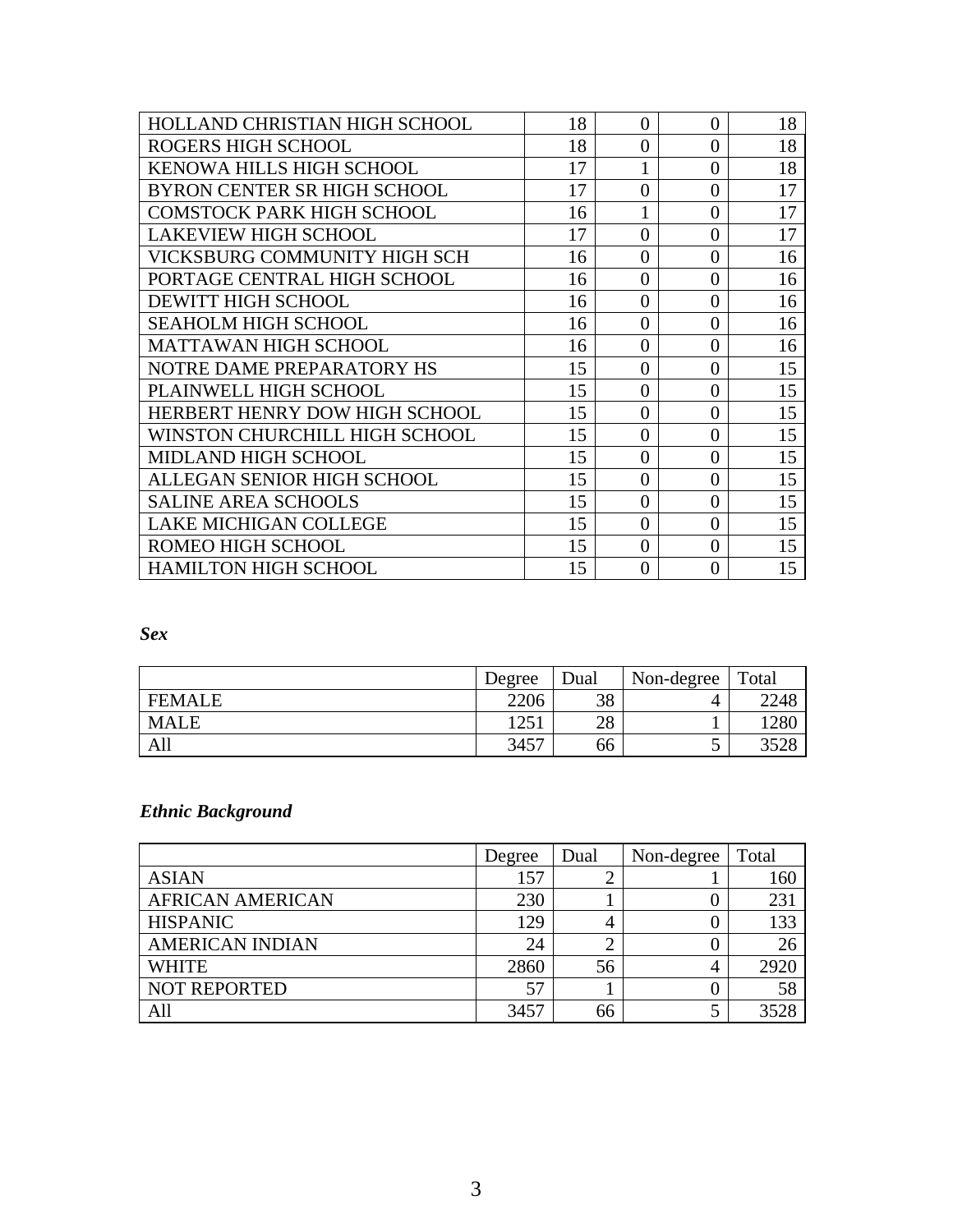### *Full-Time vs. Part-Time*

|           | Degree | Dual | Non-degree | Total |
|-----------|--------|------|------------|-------|
| Full-time | 3448   |      |            | 345   |
| Part-time |        | 64   |            | ~~    |
| All       | 3457   | 66   | ັ          |       |

## *Major (degree-seeking students only)*

|                                 | #              |
|---------------------------------|----------------|
| <b>ACCOUNTING</b>               | 16             |
| <b>ADV PUBLIC RELATIONS</b>     | 20             |
| <b>ANTHROPOLOGY</b>             | 7              |
| <b>ART &amp; DESIGN</b>         | 64             |
| <b>ATHLETIC TRAINING</b>        | 43             |
| <b>BEHAVIORAL SCIENCE</b>       | 4              |
| <b>BIOLOGY</b>                  | 109            |
| <b>BIOMEDICAL SCIENCE</b>       | 144            |
| <b>BIOPSYCHOLOGY</b>            | 6              |
| <b>BROADCASTING</b>             | 11             |
| <b>BUSINESS ECONOMICS</b>       | $\overline{2}$ |
| <b>BUSINESS GENERAL</b>         | 41             |
| <b>CELL &amp; MOLECULAR BIO</b> | 10             |
| <b>CHEMISTRY</b>                | 27             |
| <b>CLASSICAL TRADITION</b>      | $\overline{2}$ |
| <b>CLINICAL LAB SCIENCES</b>    | $\overline{7}$ |
| <b>COMMUNICATIONS</b>           | 71             |
| <b>COMPUTER SCIENCE</b>         | 8              |
| <b>CRIMINAL JUSTICE</b>         | 64             |
| <b>DANCE</b>                    | $\overline{2}$ |
| <b>EARTH SCIENCE</b>            | $\overline{c}$ |
| <b>ECONOMICS</b>                | $\overline{1}$ |
| <b>ENGINEERING</b>              | $\mathbf{1}$   |
| <b>ENGLISH</b>                  | 60             |
| <b>EXERCISE SCIENCE</b>         | 15             |
| FILM & VIDEO                    | 39             |
| <b>FINANCE</b>                  | 10             |
| <b>FRENCH</b>                   | 6              |
| <b>GEOLOGY</b>                  | $\overline{4}$ |
| <b>GERMAN</b>                   | $\mathbf{1}$   |
| <b>HEALTH COMM</b>              | 3              |
| <b>HEALTH PROFESSIONS</b>       | 24             |
| <b>HEALTH SCIENCE</b>           | 6              |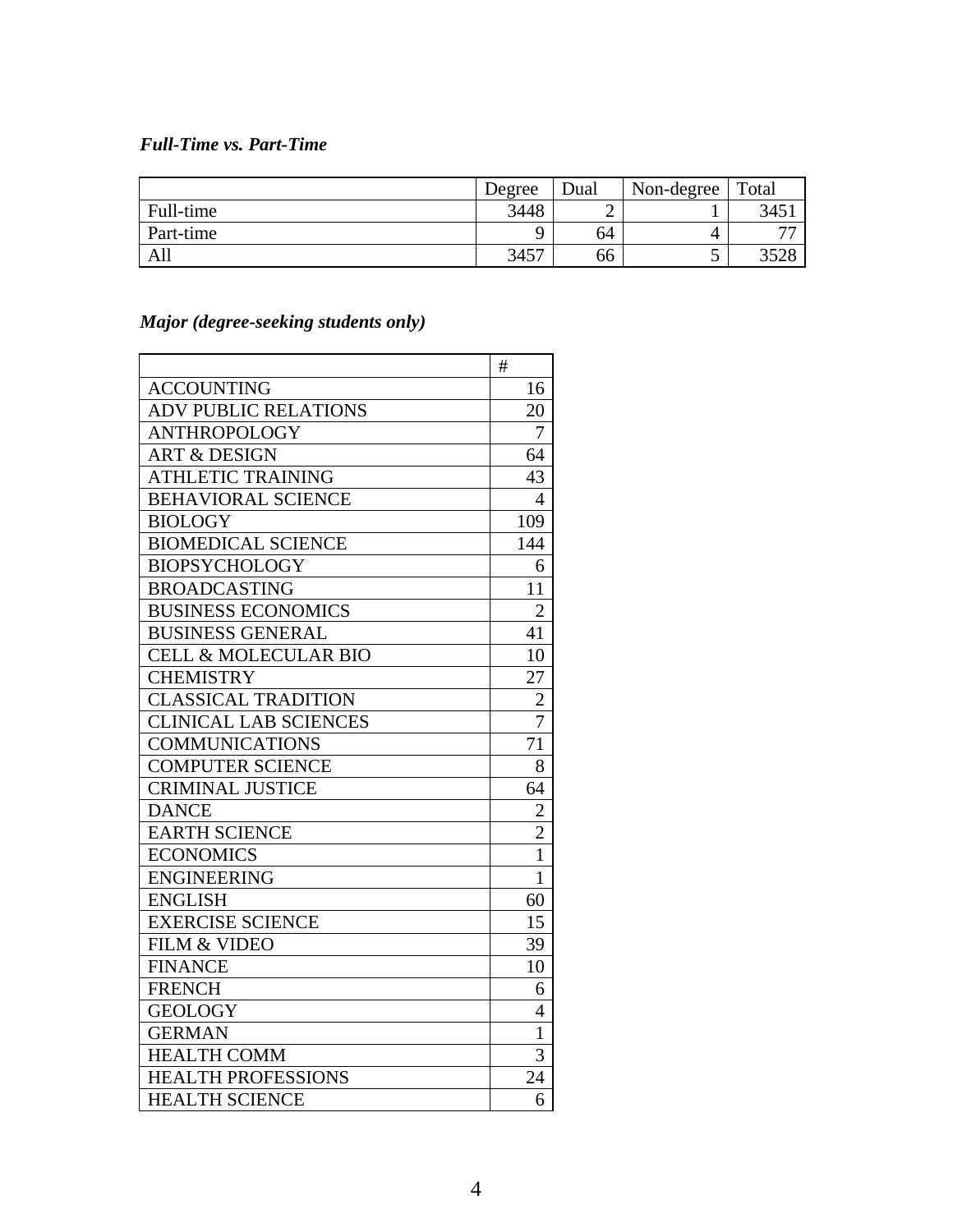| <b>HISTORY</b>                | 42             |
|-------------------------------|----------------|
| <b>HOSPITALITY TOURISM</b>    | 19             |
| <b>INFORMATION SYSTEMS</b>    | $\overline{2}$ |
| <b>INTEGRATED SCIENCE</b>     | 12             |
| <b>INTERNATIONAL BUSINESS</b> | 15             |
| <b>INTERNATIONAL REL</b>      | 18             |
| <b>JOURNALISM</b>             | 27             |
| <b>LEGAL STUDIES</b>          | 5              |
| <b>LIBERAL STUDIES</b>        | $\overline{c}$ |
| <b>MANAGEMENT</b>             | 7              |
| <b>MARKETING</b>              | 12             |
| <b>MATHEMATICS</b>            | 52             |
| MEDICAL IMAGING/RADIATION SCI | 12             |
| <b>MUSIC</b>                  | 16             |
| <b>NAT RESOURCE MGT</b>       | 10             |
| <b>NURSING</b>                | 32             |
| <b>OCCUP SAFETY</b>           | 3              |
| <b>PHILOSOPHY</b>             | $\overline{3}$ |
| <b>PHOTOGRAPHY</b>            | 13             |
| PHYSICAL EDUC                 | 6              |
| <b>PHYSICS</b>                | $\overline{2}$ |
| POLITICAL SCI                 | 39             |
| PRE BUSINESS                  | 334            |
| PRE COMPUTER SCI              | 30             |
| PRE ENGINEERING               | 197            |
| PRE HEALTH                    | 332            |
| PRE INFO SYSTEMS              | 12             |
| PRE MED IMAGING               | 19             |
| PRE MED TECH                  | 94             |
| PRE NURSING                   | 272            |
| PRE PHYSICAL THER             | 45             |
| <b>PSYCHOLOGY</b>             | 164            |
| <b>PUBLIC ADMIN</b>           | 6              |
| <b>RECREATION</b>             | $\overline{2}$ |
| <b>RUSSIAN STUDIES</b>        | $\overline{2}$ |
| <b>SOC STUDIES GROUP</b>      | 18             |
| <b>SOCIAL WORK</b>            | 33             |
| SOCIOLOGY                     | 4              |
| <b>SPANISH</b>                | 24             |
| <b>STATISTICS</b>             | 3              |
| <b>THEATRE</b>                | 5              |
| <b>UNDECIDED</b>              | 665            |
| <b>WRITING</b>                | 17             |
| All                           | 3457           |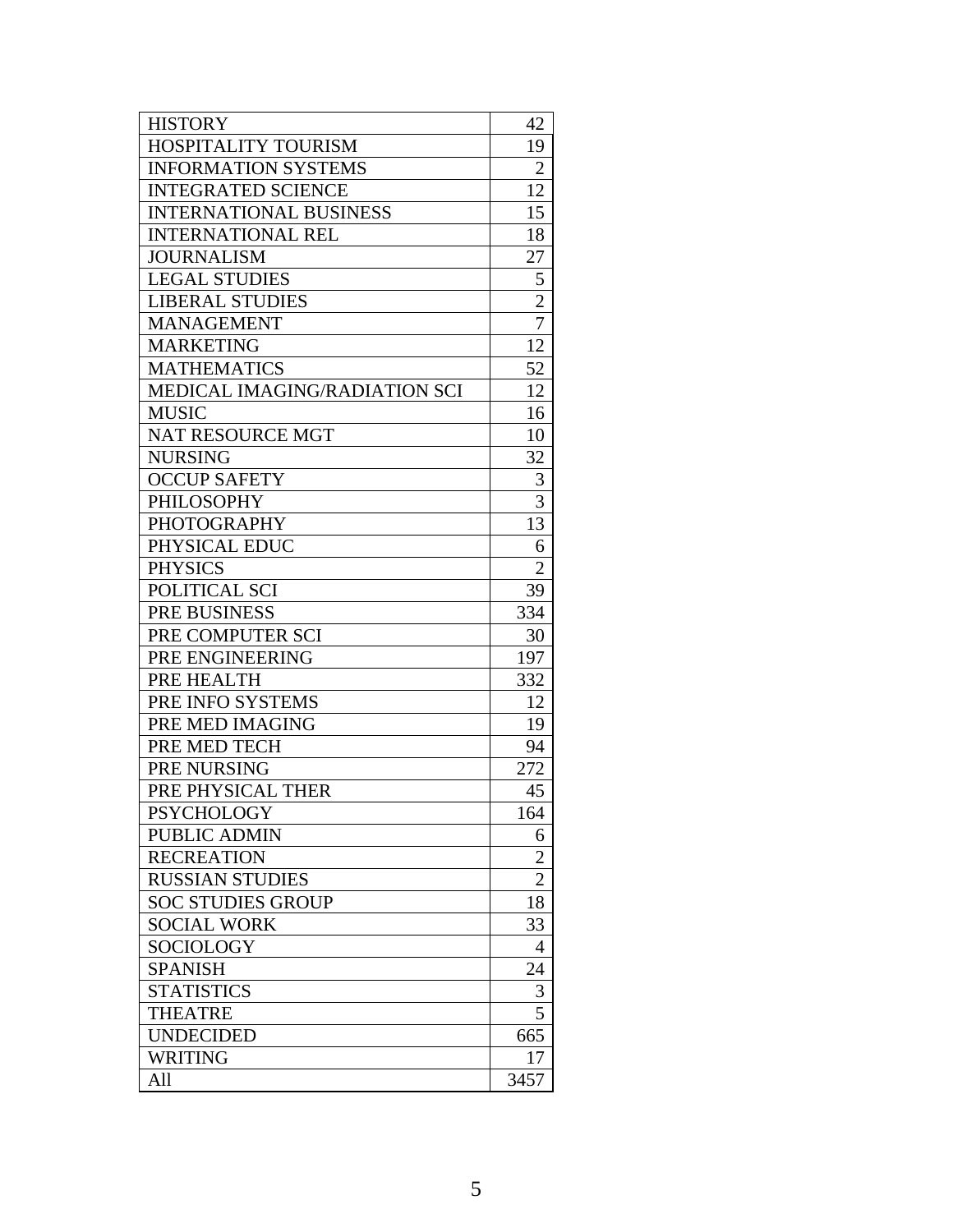|                       | Degree          | Dual             | Non-degree       | Total          |
|-----------------------|-----------------|------------------|------------------|----------------|
| <b>ALCONA</b>         | 1               | $\overline{0}$   | $\boldsymbol{0}$ | 1              |
| <b>ALLEGAN</b>        | 102             | $\mathbf{1}$     | $\boldsymbol{0}$ | 103            |
| <b>ALPENA</b>         | $\overline{4}$  | $\overline{0}$   | $\boldsymbol{0}$ | $\overline{4}$ |
| <b>ANTRIM</b>         | 12              | $\overline{0}$   | $\overline{0}$   | 12             |
| <b>ARENAC</b>         | 3               | $\overline{0}$   | $\boldsymbol{0}$ | 3              |
| <b>BAY</b>            | 9               | $\theta$         | $\overline{0}$   | 9              |
| <b>BENZIE</b>         | 11              | $\overline{0}$   | $\overline{0}$   | 11             |
| <b>BERRIEN</b>        | 48              | $\overline{0}$   | $\boldsymbol{0}$ | 48             |
| <b>BRANCH</b>         | 8               | $\overline{0}$   | $\overline{0}$   | 8              |
| <b>BARAGA</b>         | $\mathbf{1}$    | $\overline{0}$   | $\boldsymbol{0}$ | 1              |
| <b>BARRY</b>          | 13              | $\overline{0}$   | $\overline{0}$   | 13             |
| <b>CALHOUN</b>        | 43              | $\overline{0}$   | $\mathbf{1}$     | 44             |
| CASS                  | 11              | $\overline{0}$   | $\boldsymbol{0}$ | 11             |
| <b>CHARLEVOIX</b>     | 11              | $\overline{0}$   | $\overline{0}$   | 11             |
| <b>CHEBOYGAN</b>      | 6               | $\overline{0}$   | $\overline{0}$   | 6              |
| <b>CHIPPEWA</b>       | $\overline{4}$  | $\overline{0}$   | $\boldsymbol{0}$ | $\overline{4}$ |
| <b>CLARE</b>          | 3               | $\overline{0}$   | $\overline{0}$   | 3              |
| <b>CLINTON</b>        | 30              | $\overline{0}$   | $\boldsymbol{0}$ | 30             |
| <b>CRAWFORD</b>       | 1               | $\overline{0}$   | $\boldsymbol{0}$ | $\mathbf{1}$   |
| <b>DELTA</b>          | 11              | $\overline{0}$   | $\boldsymbol{0}$ | 11             |
| <b>DICKINSON</b>      | $\overline{2}$  | $\overline{0}$   | $\overline{0}$   | $\overline{2}$ |
| <b>EATON</b>          | 34              | $\overline{0}$   | $\overline{0}$   | 34             |
| <b>EMMET</b>          | 8               | $\overline{0}$   | $\boldsymbol{0}$ | 8              |
| <b>GENESEE</b>        | 81              | $\overline{0}$   | $\overline{0}$   | 81             |
| <b>GLADWIN</b>        | 3               | $\overline{0}$   | $\overline{0}$   | 3              |
| <b>GRATIOT</b>        | 6               | $\overline{0}$   | $\overline{0}$   | 6              |
| <b>GRAND TRAVERSE</b> | 44              | $\overline{0}$   | $\overline{0}$   | 44             |
| <b>HILLSDALE</b>      | 8               | $\overline{0}$   | $\overline{0}$   | 8              |
| <b>HOUGHTON</b>       | 6               | $\overline{0}$   | $\overline{0}$   | 6              |
| <b>HURON</b>          | 10              | $\overline{0}$   | $\boldsymbol{0}$ | 10             |
| <b>INGHAM</b>         | $\overline{60}$ | $\overline{0}$   | $\overline{0}$   | 60             |
| <b>IONIA</b>          | 24              | $\theta$         | $\boldsymbol{0}$ | 24             |
| <b>IOSCO</b>          | 12              | $\overline{0}$   | $\boldsymbol{0}$ | 12             |
| <b>IRON</b>           | $\overline{2}$  | $\theta$         | $\boldsymbol{0}$ | $\overline{2}$ |
| <b>ISABELLA</b>       | 11              | $\overline{0}$   | $\boldsymbol{0}$ | 11             |
| <b>JACKSON</b>        | 36              | $\overline{0}$   | $\boldsymbol{0}$ | 36             |
| <b>KENT</b>           | 561             | 20               | 3                | 584            |
| <b>KALKASKA</b>       | $\mathbf{1}$    | $\overline{0}$   | $\boldsymbol{0}$ | 1              |
| <b>KALAMAZOO</b>      | 84              | $\overline{0}$   | $\boldsymbol{0}$ | 84             |
| <b>LAKE</b>           | $\overline{2}$  | $\overline{0}$   | $\boldsymbol{0}$ | $\overline{2}$ |
| <b>LAPEER</b>         | 35              | $\overline{0}$   | $\overline{0}$   | 35             |
| <b>LEELANAU</b>       | 13              | $\boldsymbol{0}$ | $\boldsymbol{0}$ | 13             |

## *County of Residence (Michigan residents only)*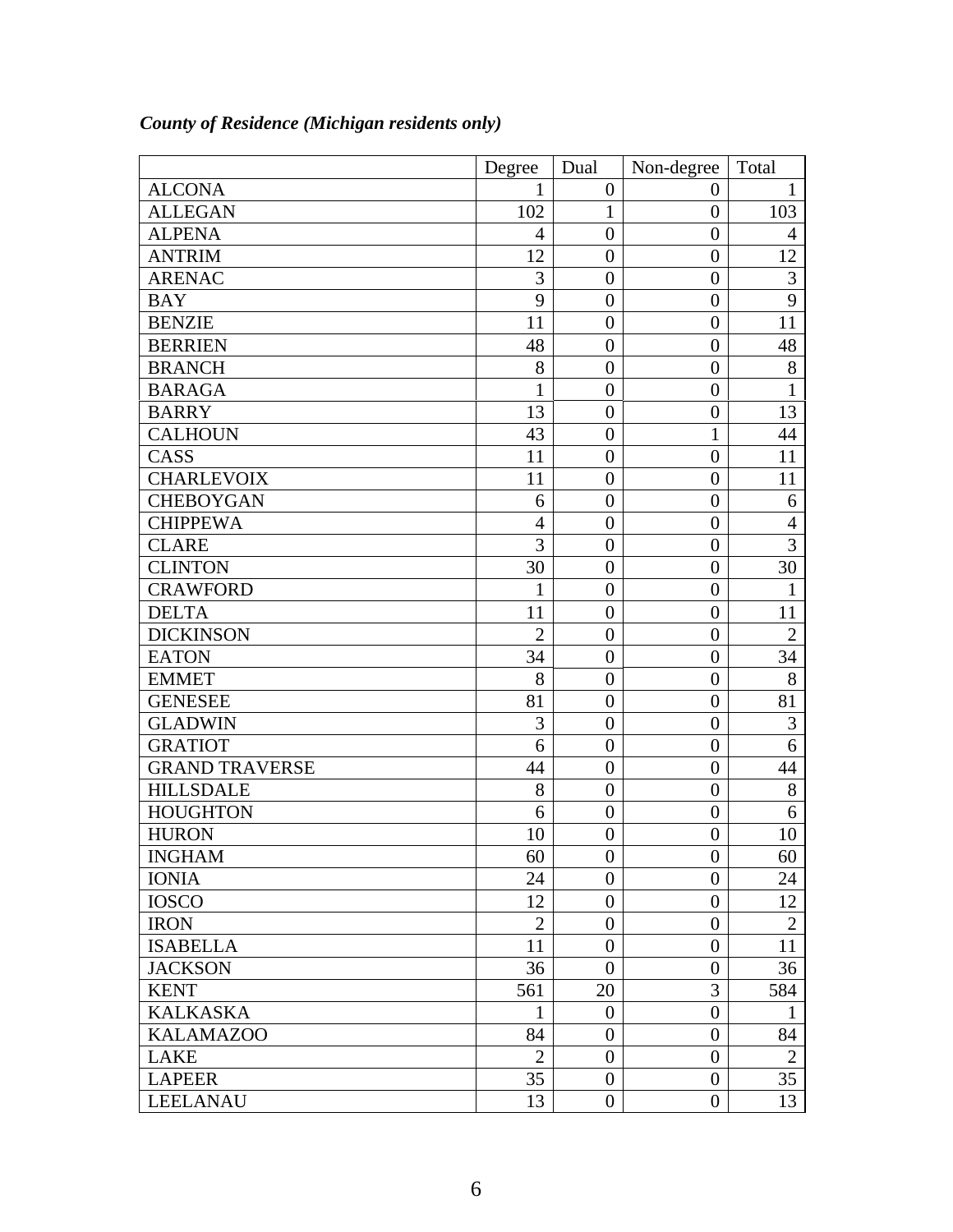| <b>LENAWEE</b>     | 33             | $\boldsymbol{0}$ | $\overline{0}$   | 33             |
|--------------------|----------------|------------------|------------------|----------------|
| <b>LIVINGSTON</b>  | 76             | $\boldsymbol{0}$ | $\overline{0}$   | 76             |
| <b>MANISTEE</b>    | 8              | $\overline{0}$   | $\overline{0}$   | 8              |
| <b>MARQUETTE</b>   | $\overline{7}$ | $\overline{0}$   | $\overline{0}$   | 7              |
| <b>MASON</b>       | 14             | $\overline{0}$   | $\overline{0}$   | 14             |
| <b>MACOMB</b>      | 199            | $\boldsymbol{0}$ | $\overline{0}$   | 199            |
| <b>MACKINAC</b>    | 5              | $\overline{0}$   | $\overline{0}$   | 5              |
| <b>MECOSTA</b>     | 6              | $\overline{0}$   | $\overline{0}$   | 6              |
| <b>MENOMINEE</b>   | 3              | $\overline{0}$   | $\overline{0}$   | 3              |
| <b>MIDLAND</b>     | 35             | $\overline{0}$   | $\overline{0}$   | 35             |
| <b>MISSAUKEE</b>   | 8              | $\boldsymbol{0}$ | $\boldsymbol{0}$ | 8              |
| <b>MONROE</b>      | 12             | $\overline{0}$   | $\overline{0}$   | 12             |
| <b>MONTCALM</b>    | 23             | $\overline{0}$   | $\overline{0}$   | 23             |
| <b>MUSKEGON</b>    | 87             | $\overline{0}$   | $\overline{0}$   | 87             |
| <b>NEWAYGO</b>     | 18             | $\boldsymbol{0}$ | $\boldsymbol{0}$ | 18             |
| <b>OAKLAND</b>     | 389            | $\boldsymbol{0}$ | $\boldsymbol{0}$ | 389            |
| <b>OCEANA</b>      | 16             | $\overline{0}$   | $\overline{0}$   | 16             |
| <b>OGEMAW</b>      | 5              | $\overline{0}$   | $\overline{0}$   | 5              |
| <b>OSCEOLA</b>     | $\overline{5}$ | $\overline{0}$   | $\overline{0}$   | $\overline{5}$ |
| <b>OTSEGO</b>      | 13             | $\overline{0}$   | $\overline{0}$   | 13             |
| <b>OTTAWA</b>      | 430            | 44               | $\overline{0}$   | 474            |
| PRESQUE ISLE       | $\overline{2}$ | $\overline{0}$   | $\overline{0}$   | $\overline{2}$ |
| <b>ROSCOMMON</b>   | 5              | $\overline{0}$   | $\overline{0}$   | 5              |
| <b>SAGINAW</b>     | 32             | $\overline{0}$   | $\overline{0}$   | 32             |
| <b>SANILAC</b>     | 5              | $\boldsymbol{0}$ | $\overline{0}$   | 5              |
| <b>SCHOOLCRAFT</b> | $\overline{3}$ | $\overline{0}$   | $\overline{0}$   | $\overline{3}$ |
| <b>SHIAWASSEE</b>  | 22             | $\overline{0}$   | $\overline{0}$   | 22             |
| <b>ST CLAIR</b>    | 46             | $\overline{0}$   | $\overline{0}$   | 46             |
| <b>ST JOSEPH</b>   | 17             | $\overline{0}$   | $\overline{0}$   | 17             |
| <b>TUSCOLA</b>     | 6              | $\boldsymbol{0}$ | $\overline{0}$   | 6              |
| <b>VANBUREN</b>    | 26             | $\overline{0}$   | $\overline{0}$   | 26             |
| <b>WASHTENAW</b>   | 62             | $\overline{0}$   | $\overline{0}$   | 62             |
| <b>WAYNE</b>       | 267            | $\overline{0}$   | $\overline{0}$   | 267            |
| <b>WEXFORD</b>     | 18             | $\mathbf{1}$     | $\overline{0}$   | 19             |

#### *Other States & Countries*

|                 | Degree | Dual | Non-degree | Total |
|-----------------|--------|------|------------|-------|
| <b>ARIZONA</b>  |        |      |            |       |
| <b>COLORADO</b> |        |      |            |       |
| DELAWARE        |        |      |            |       |
| <b>FLORIDA</b>  |        |      |            |       |
| <b>GEORGIA</b>  |        |      |            |       |
| <b>IOWA</b>     |        |      |            |       |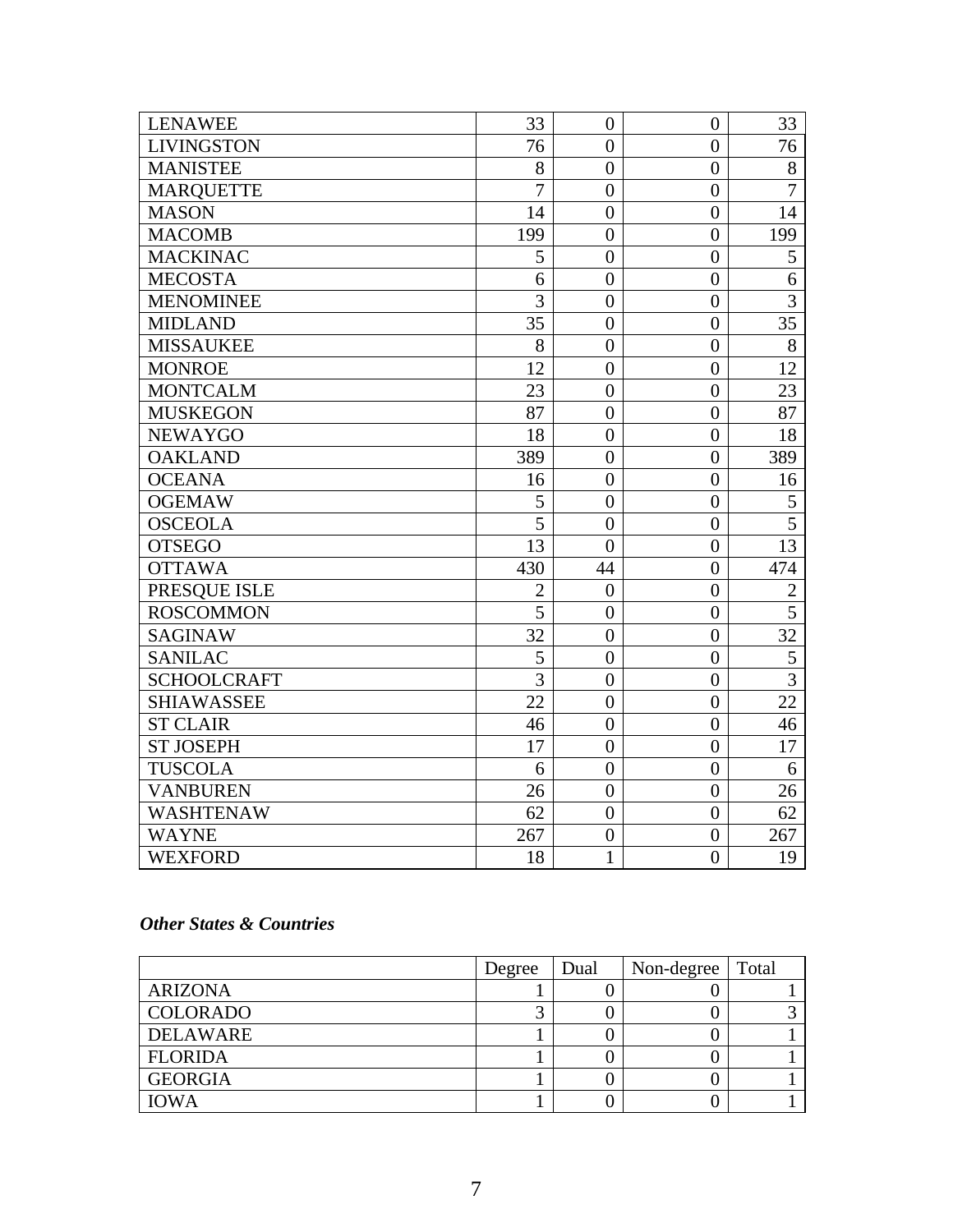| <b>ILLINOIS</b>     | 104            | $\theta$       | $\theta$       | 104            |
|---------------------|----------------|----------------|----------------|----------------|
| <b>INDIANA</b>      | 16             | $\overline{0}$ | $\overline{0}$ | 16             |
| <b>MARYLAND</b>     | 3              | $\overline{0}$ | $\overline{0}$ | 3              |
| <b>MINNESOTA</b>    | $\mathbf{1}$   | $\overline{0}$ | $\overline{0}$ | $\mathbf{1}$   |
| <b>MISSOURI</b>     | 3              | $\overline{0}$ | $\overline{0}$ | 3              |
| <b>OHIO</b>         | 14             | $\overline{0}$ | $\overline{0}$ | 14             |
| <b>SOUTH DAKOTA</b> | 1              | $\overline{0}$ | $\overline{0}$ | 1              |
| <b>TEXAS</b>        | 3              | $\overline{0}$ | $\overline{0}$ | 3              |
| <b>WISCONSIN</b>    | $\overline{4}$ | $\overline{0}$ | $\overline{0}$ | $\overline{4}$ |
|                     |                |                |                |                |
| <b>BRAZIL</b>       | $\overline{2}$ | $\theta$       | $\theta$       | $\overline{2}$ |
| <b>CANADA</b>       | $\mathbf{1}$   | $\overline{0}$ | $\overline{0}$ | $\mathbf{1}$   |
| <b>CHAD</b>         |                | $\overline{0}$ | $\overline{0}$ | 1              |
| <b>EL SALVADOR</b>  |                | $\overline{0}$ | $\overline{0}$ | 1              |
| <b>MICRONESIA</b>   | $\mathbf{1}$   | $\overline{0}$ | $\overline{0}$ | $\mathbf{1}$   |
| <b>GHANA</b>        | $\overline{2}$ | $\overline{0}$ | $\overline{0}$ | $\overline{2}$ |
| <b>GERMANY</b>      | 1              | $\overline{0}$ | $\overline{0}$ | $\mathbf{1}$   |
| <b>IRAN</b>         | 1              | $\overline{0}$ | $\overline{0}$ | $\mathbf{1}$   |
| <b>SOUTH KOREA</b>  | 3              | $\overline{0}$ | $\overline{0}$ | 3              |
| <b>KAZAKHSTAN</b>   | $\mathbf{1}$   | $\overline{0}$ | $\overline{0}$ | $\mathbf{1}$   |
| <b>MEXICO</b>       | $\overline{2}$ | $\overline{0}$ | $\overline{0}$ | $\overline{2}$ |
| <b>NEPAL</b>        | 1              | $\overline{0}$ | $\overline{0}$ | $\mathbf{1}$   |
| <b>PALAU</b>        | 1              | $\overline{0}$ | $\overline{0}$ | $\mathbf{1}$   |
| <b>SAUDI ARABIA</b> | $\overline{2}$ | $\overline{0}$ | $\mathbf{1}$   | 3              |
| <b>SUDAN</b>        | $\mathbf{1}$   | $\overline{0}$ | $\overline{0}$ | $\mathbf{1}$   |
| <b>SWEDEN</b>       | 1              | $\overline{0}$ | $\overline{0}$ | $\mathbf{1}$   |
| <b>ZAIRE</b>        | $\overline{2}$ | $\overline{0}$ | $\overline{0}$ | $\overline{2}$ |

## *Where Living*

|                   | <b>Degree</b> | <b>Dual</b> | Non-degree | <b>Total</b> |
|-------------------|---------------|-------------|------------|--------------|
| <b>Off-campus</b> | 569           | 66          | ັ          | 640          |
| <b>On-campus</b>  | 2888          |             |            | 2888         |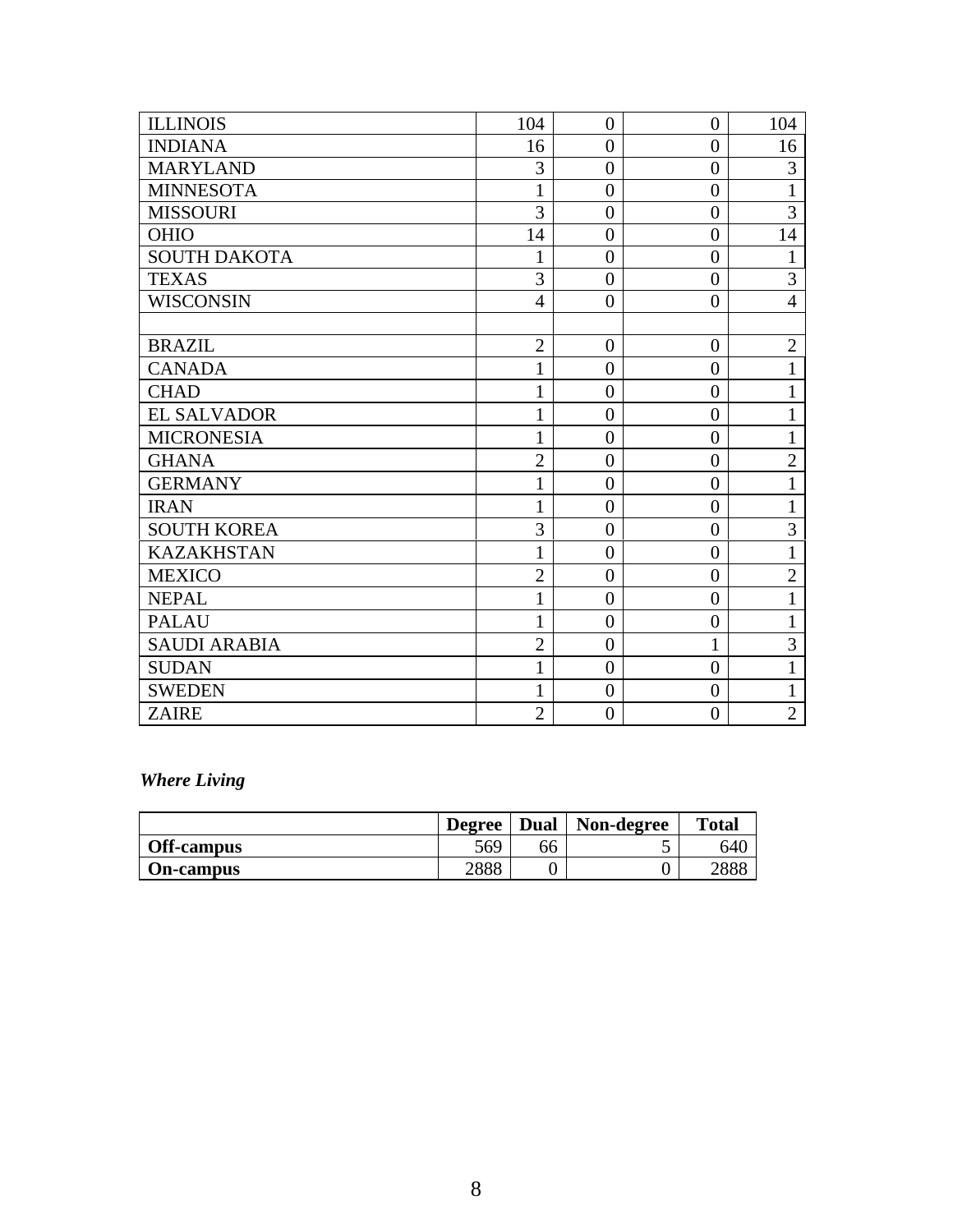# ACT Composite Score

| <b>ACT Composite Score Range</b> | <b>Degree</b> |
|----------------------------------|---------------|
| $28 - 36$                        | 539           |
| $25 - 27$                        | 939           |
| $22 - 24$                        | 1245          |
| $18 - 21$                        | 664           |
| $15 - 17$                        | 35            |
| not available                    | 35            |
|                                  |               |
| Mean                             | 24.21         |
| Median                           | 24            |
| $75th$ % ile                     | 26            |
| %ile                             | 22            |

#### *History of Mean ACT Scores\**

| entered fall | <b>Degree</b> |
|--------------|---------------|
| 2000         | 23.1          |
| 2001         | 22.9          |
| 2002         | 23.4          |
| 2003         | 23.5          |
| 2004         | 23.8          |
| 2005         | 23.9          |
| 2006         | 23.9          |
| 2007         | 24.21         |

\* Please note that a correction has been made to the calculation of ACT score averages beginning with this report. The history above has been adjusted to conform to the new method, but these averages differ from those printed in previous versions of this report.

#### *High School Grade Point Average*

| <b>High School GPA Range</b> | degree |
|------------------------------|--------|
| 3.500-4.000                  | 2058   |
| 3.000-3.499                  | 1261   |
| 2.500-2.999                  | 99     |
| 2.000-2.499                  | 8      |
| not available                | 31     |
|                              |        |
| mean                         | 3.57   |
| median                       | 3.59   |
| $75th$ %ile                  | 3.82   |
| $%$ ile                      | 3.35   |